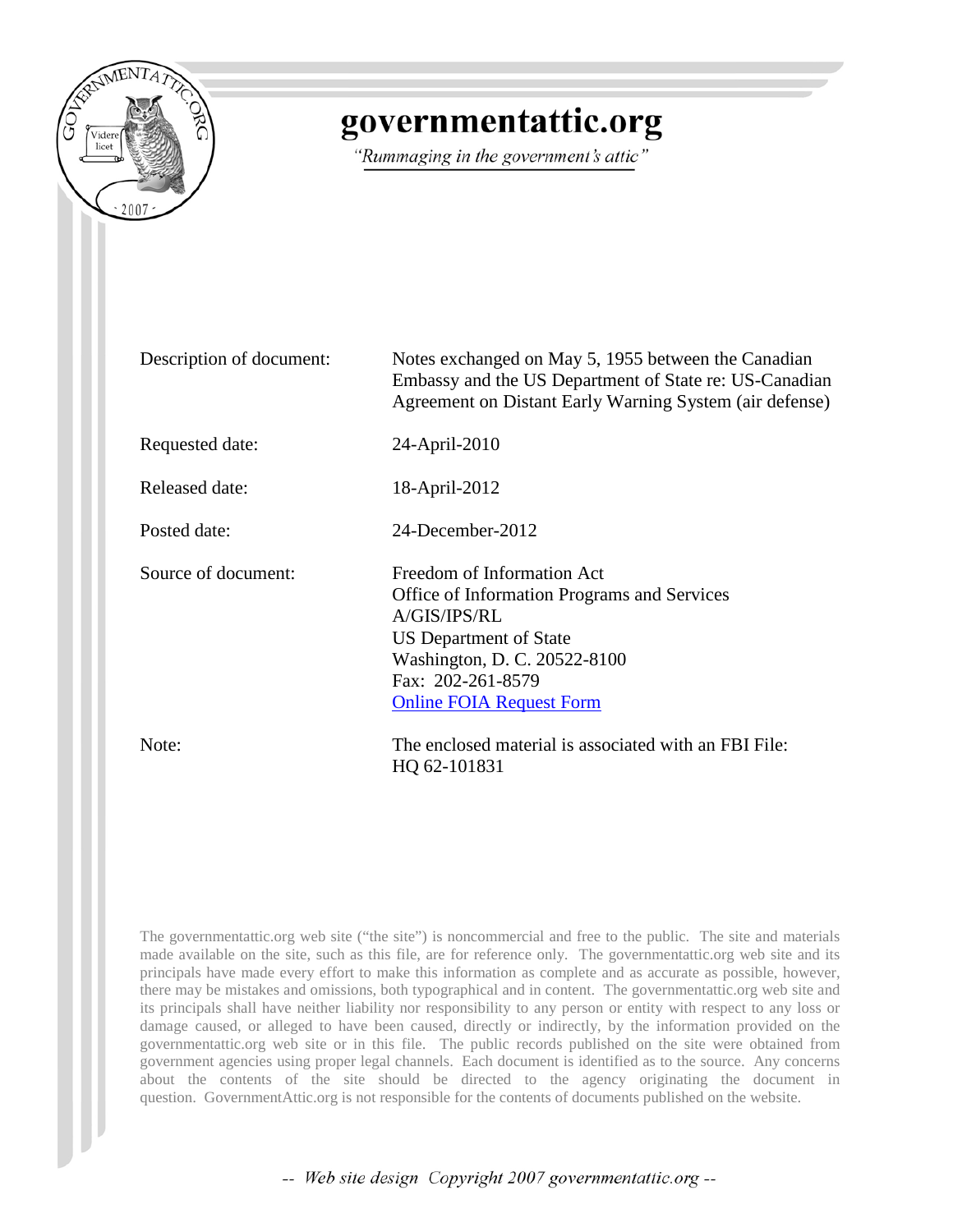

United States Department of State

*Washington, D.* C. *20520* 

APR 1 8 2012 Case No. 201108924

We refer to your April 24, 2010 request to the FBI for their file FBI HQ 62-101831. In the course of responding to your request, the Bureau found one State Department document. They asked us to review it for possible release on October 11, 2011.

We have examined the document and are pleased to enclose it. One citation to it is *Treaties and Other International Acts Series* (TIAS) 3218. Citations to subsequent agreements on this subject can be found in the list of *Treaties in Force* at the Department's web site.

Sincerely,

heryl L. Walter, Director Office of Information Programs and Services

Enclosure: 1 document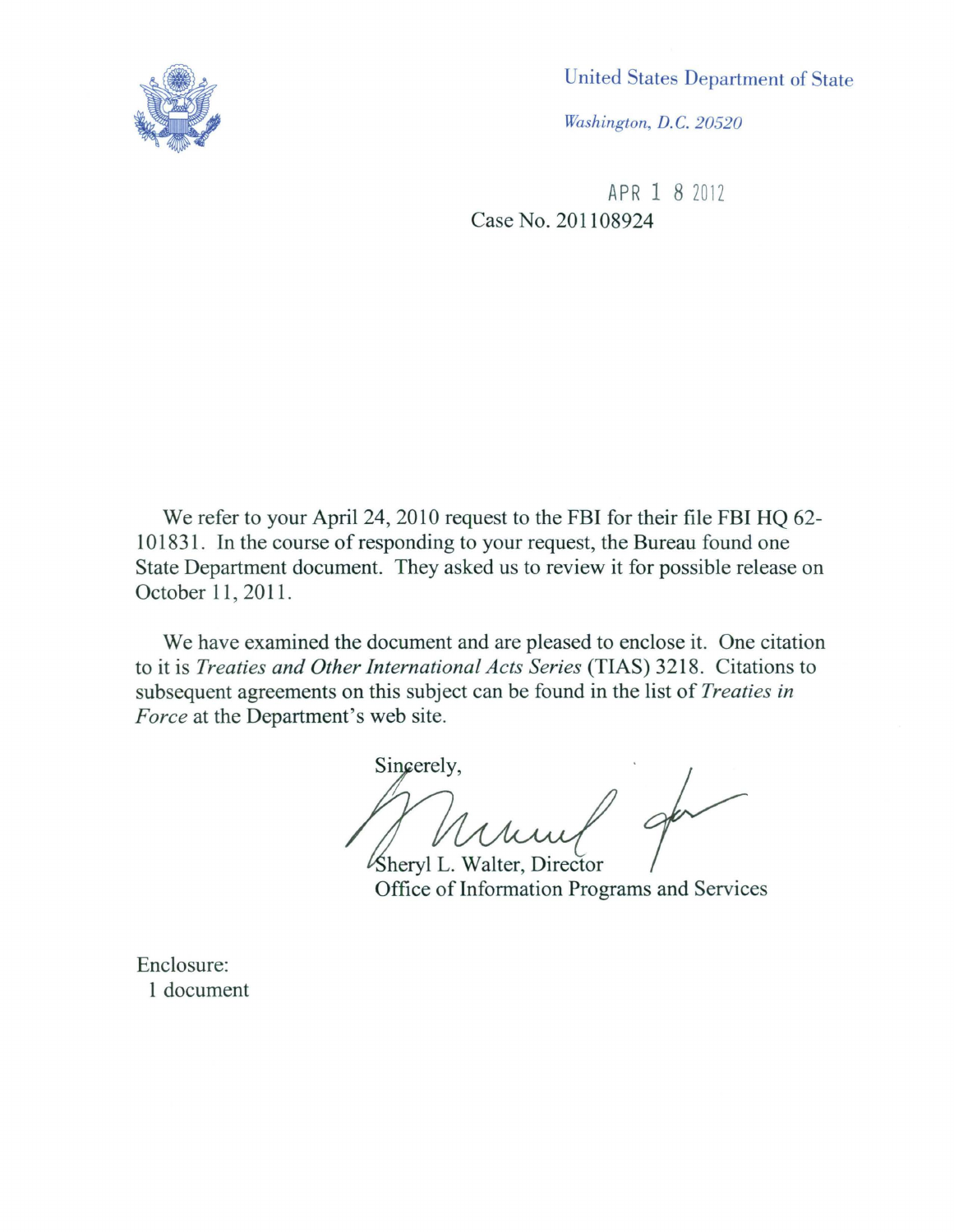$T/AS$   $32/8$ Department of State, A/GIS/IPS/SRP Change to (TRelease () Excise () Deny () Declassify  $\overline{\phantom{a}}$ Exemptions b ( ) ( ) E.O. 13526 25x ( ) ( ) ( ) Declassify after With concurrence of: ALL FBI INFORMATION CONTAINED<br>HEREDY IS INNE ACCONOMIATION not obt. obtained HERRITN **ASSIFIED** Date **PS** by U. S.-Canadian Agreement on Distant Early Warning System  $\left($ 

*Following are texts of notes exchanged on May 5*  by the Canadian Embassy and the Department of *State.* 

# **TEXT OF CANADIAN NOTE**

WASHINGTON, D. C. *May 5, 1955* 

No. 306

S<sub>IR</sub>

I have the honour to refer to my Note No. 791 of November 16, 1954/ regarding the joint establishment by Canada and the United States of I America of a comprehensive warning and control system against air attack. My Note read in part as follows:

The Canadian Government has now considered a proposal put forward through the Permanent Joint Board on Defense that the construction of the Distant Early Warning element of the over-all voint Canada-United States warning system should be the responsibility of the United States Government. The Canadian Government concurs in this proposal subJect to the conclusion at an early date of an agreement as to the terms which shall govern the work. At the same time, however, the Canadian Government wishes to state its intention to participate in the project, the nature and extent of such participation to be determined in the near future.

I am instructed by my Government to inform you that its participation during the construction phase of the project will consist of giving assistance to the United States authorities in organizing and using Canadian resources, and to helping by making available the facilities of the armed forces and other agencies of the Canadian Government when appropriate. I am also instructed to state that the Canadian Government intends to parti-<br>cipate effectively in the operation and maintenance

 $\cdot$  Not printed. For a U.S.-Canadian statement of Nov. 19, see BULLETIN of Nov. 29, 1954, p. 539.

Department of State Bulletin Department 28 sure Page 20 111 phase of the project, the character of such participation to be determined on the basis of studies to be carried out during the construction phase.

My Government now proposes that the annexed conditions should govern the establishment by the United States of a distant early warning system in Canadian territory. If these conditions are acceptable to your Government, I suggest that this Note and your reply should constitute an agreement effective from the date of your reply.

Accept, Sir, the renewed assurances of my highest consideration.

A. D. P. HEENEY.

THE HONOURABLE JOHN FOSTER DULLES,  $W$ *ashington, D. C.*  $S$ ecretary of State of the United States,

#### **Annex**

STATEMENT OF CONDITIONS TO GOVERN THE ESTABLISHMENT OF A DISTANT EARLY WARNING SYSTEM IN CANADIAN  $T$ ERRITORY

(In this Statement of Conditions, unless the context otherwise requires, "Canada" means the Government of Canada; "United States" means the Government of the .United States of America; "Distant Early Warning '(DEW) System" means all the detection stations, com*i* munications installations (including relay stations), and ancillary facilities, making up that part of the System in Canada; "RCAF" means the Royal Canadian Air Force, and "USAF" means the United States Air Force.)

1.  $\text{Sit}_k \setminus \text{DE} \times \text{ED-45}$ 

The location and size of all airstrips and the location of all sites, roads, wharves and jetties, required for the DEW System in Canada shall be a matter of mutual agree-· ment by the appropriate agencies of the two Governments. Canada will acquire and retain title to all lands required for the system. Canada grants and assures to the United States, without charge, such rights of access, use, and  $\alpha$  occupancy  $\mathbf{Q}$  may be required for the construction, equip-

merced and operation of the system. 2. *Liaison Arrangements*  $\overline{S}$  ...  $\overline{S}$  ... ( $\overline{S}$  ... ()

It is anticipated that the 20 nited states will carry out  $\mathcal{H}_{\ell}(\ell)$ the construction of the DEW System through a manage  $\sqrt{11}$ 

me

 $\mathcal{L}$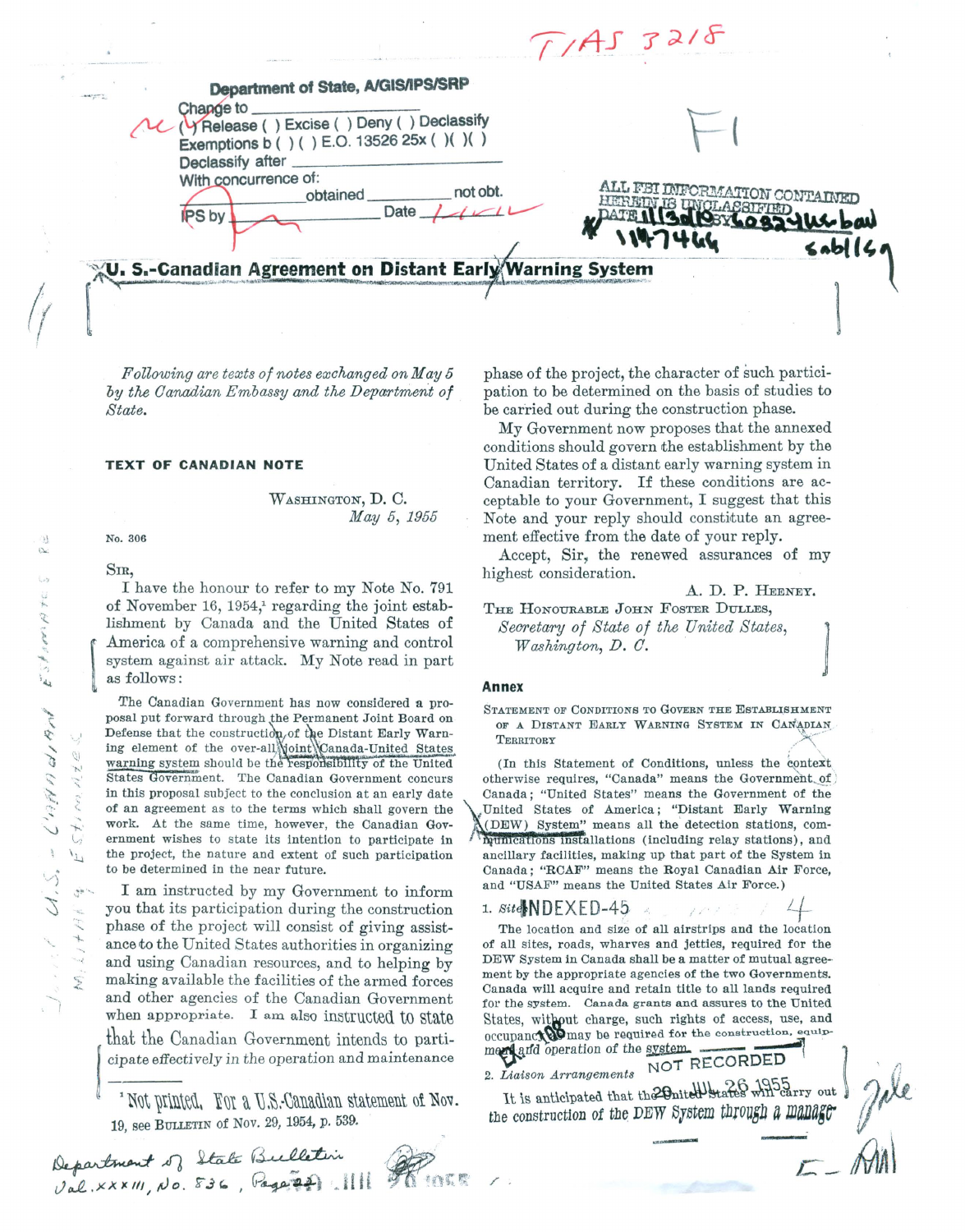*l*  ment contractor appointed by the United States. It is understood that the United States and the management contractor will establish a QEW Project Office, and that the participation of intérested Canadian Government agencies in the Project Office is desired to the extent necessary for consultation on matters covered in this statement of conditions. In addition, the Canadian Government may decide to appoint a Special Commissioner for the Project, and to assign liaison officers to the construction operations in Northern Canada.

#### 3. Plans

*l* 

l

! Plans of the buildings, airstrips, roads (including access roads) and similar facilities, information concerning use of local materials, such as rock fill, sand and gravel, and information concerning other arrangements related to construction and major items of equipment, shall, if requested, be supplied to the appropriate Canadian authorities in sufficient detail to give an adequate idea of the scope of the proposed construction. Canadian officials shall have the right of inspection during construction. Proposals for subsequent construction, or major alterations, shall be discussed with the appropriate Canadian authorities.

#### 4. Provision of Electronic Equipment

The Canadian Government reaffirms the principle that electronic equipment at installations on Canadian territory should, as far as practicable, be manufactured in Canada. The question of practicability must, in each case, be a matter for consultation between the appropriate Canadian and United States agencies to determine the application of the principle. The factors to be taken into account shall include availability at the time period required, cost and performance. For the purpose of applying these principles to the  $\mathbb{R}^{\mathbb{E}W}$  line, the DEW Project Office shall be used as far as possible as the instrument for effective consultation between the Canadian and United States agencies concerned.

- 5. Construction and Procurement (other than Electronic *)* 
	- (a) Canadian contractors will be extended equal consideration with United States contractors in the awarding of construction contracts, and Canadian and United States contractors shall have equal consideration in the procurement of materials, equipment and supplies in either Canada or the United States;
	- (b) Contractors awarded a contract for construction in Canada will be required to give preference to qualified Canadian labour for such construction.

and efficient construction of the DEW System, Canadian authorities will give sympathetic consideration to any such request submitted by United States Government authorities. Particular attention is directed to the ordinances of the Northwest Territories and Yukon Territory, including those relating to the following:

> (a) No game or wildlife shall be taken or molested in the Northwest Territories. Licences to bunt in Yukon Territory may be purchased from representatives of the Yukon Territorial Government.

tion, the United States authorities concerned may request the assistance of Canadian authorities in seeking appropriate alleviation. In order to facilitate the rapid

(b) No objects of archaeological interest or historic significance in the Northwest Territories or Yukon Territory will be disturbed or removed therefrom without first obtaining the approval of the Canadian Department of Northern Affairs and National Resources.

#### 7. Operation and Manning

- (a) The extent of Canadian participation in the initial operation and manning of the DEW System shall be a matter for later decision by Canada after full consultation with the United States. It is understood that, in any event, Canada reservey the right, on reasonable notice, to take over the operation and manning of any or all of the installations. Canada will ensure the effective operation, in association with the United States, of any installations it takes over.
- (b) Subject to the foregoing, the United States is au- . thorized to station personnel at the sites, and to operate the DEW System, in accordance with the principles of command in effect from time to time between the military authorities of the two countries. The overall manning policy as between the employment of military and civilian personnel shall be the subject of consultation and agreement between the two Governments.
- 8. Financing

Unless otherwise provided by Canada, the costs of construction and operation of the DEW System shall be the responsibility of the United States, with the exception of Canadian military personnel costs if Canada should man any of the installations.

# 9. Period of Operation of the System

b. Canadian Law<br>
11. Nothing in this Agreement shall derogate from the the other Government does not agree required, and<br>
11. application of Canadian law in Canada, provided that, if<br>
12. In considering the pressure of nee Canada and the United States agree that, subject to labour will be set after consultation with the the availability of funds, the DEW System shall be main-<br>Canadian Department of Labour in accordance tained in operation for a period of ten years or such Canadian Department of Labour in accordance tained in operation for a period of ten years or such with the Canadian Fair Wages and Hours of shorter period as shall be agreed by both countries in with the Canadian Fair Wages and Hours of shorter period as shall be agreed by both countries in <br>Labour Act. The light of their mutual defence interests. Therefore the light of their mutual defence interests. Thereafter, 6. Canadian Law in the event that either Government concludes that any or all of the installations are no longer required, and<br>Nothing in this Agreement shall derogate from the the other Government does not agreed the question of Agreement shall derogate from the the other Government does not agreed the question of application of Canadian law in Canada, provided that, if continuing need will be referred to the remanent Joint

 $\epsilon$ 

TONNUMING MONT OF difficulty in construction or opera<sub>: -</sub> the Permanent Joint Board on Defence will take into